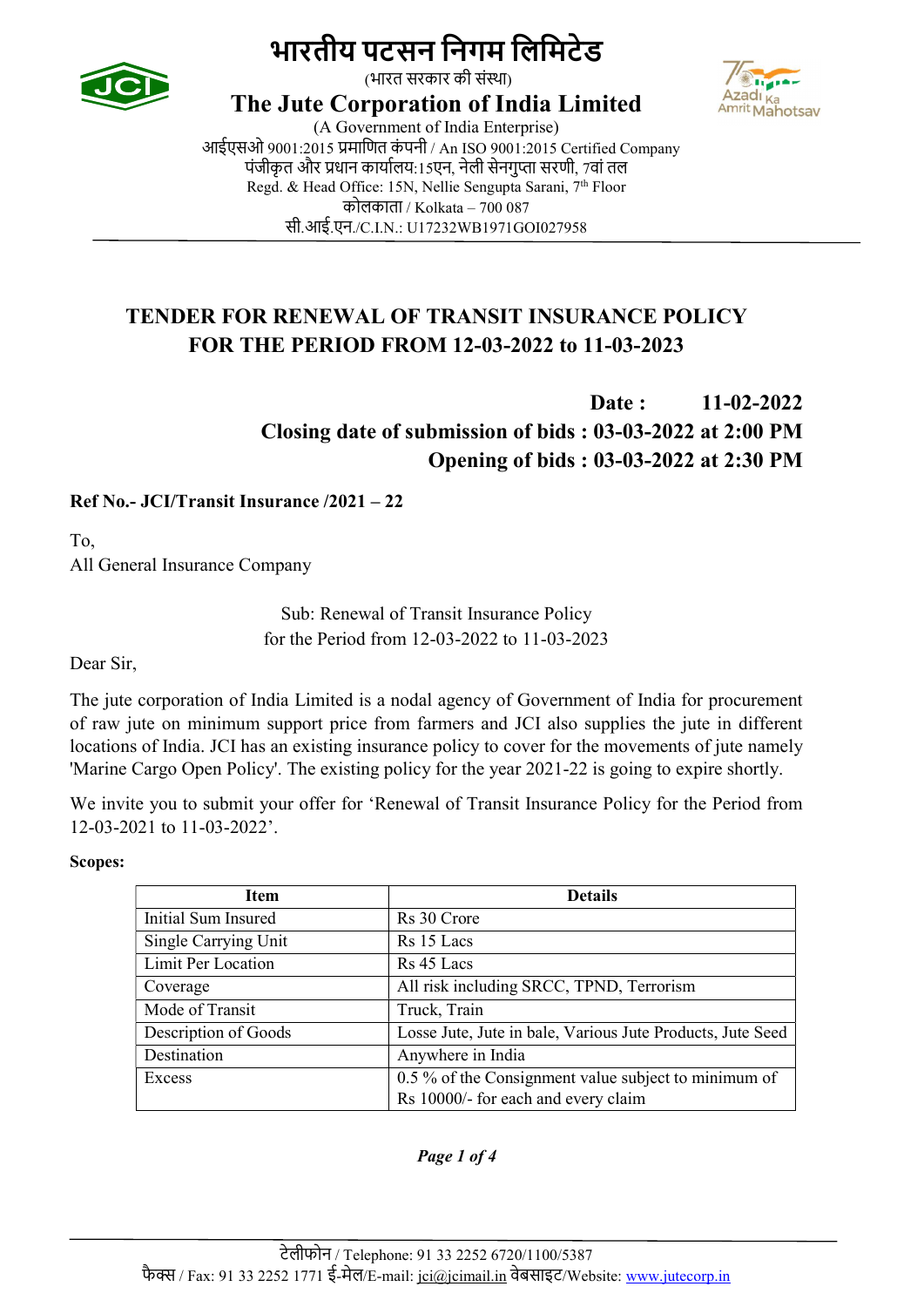



(भारत सरकार की सं̾था)

### The Jute Corporation of India Limited

(A Government of India Enterprise)

आईएसओ 9001:2015 प्रमाणित कंपनी / An ISO 9001:2015 Certified Company पंजीकृत और प्रधान कार्यालय:15एन, नेली सेनगुप्ता सरणी, 7वां तल Regd. & Head Office: 15N, Nellie Sengupta Sarani, 7<sup>th</sup> Floor कोलकाता / Kolkata – 700 087

सी.आई.एन./C.I.N.: U17232WB1971GOI027958

#### Last Four Years Claim Details of the Existing Policy:

| $SI$ No        | <b>Loss Type</b>                        | <b>Loss Location</b> | Claim<br>Amount | <b>Brief Description of loss to</b><br>insurance Co. | Financial<br>Year of<br>Loss |
|----------------|-----------------------------------------|----------------------|-----------------|------------------------------------------------------|------------------------------|
|                | <b>MARINE - FIRE</b><br><b>ACCIDENT</b> | Bethudahari          | 4, 37, 288      | Damage in Transit (Fire in Lorry)                    | 2017-18                      |
| $\mathfrak{D}$ | <b>MARINE - FIRE</b><br><b>ACCIDENT</b> | Charghat             | 3,10,897        | Damage in Transit (Fire in Lorry)                    | 2018-19                      |
| 3              | <b>MARINE - FIRE</b><br><b>ACCIDENT</b> | Bilasipara           | 1,38,043        | Damage in Transit (Fire in Lorry)                    | 2018-19                      |
| 4              | <b>MARINE - FIRE</b><br><b>ACCIDENT</b> | Chakdaha             | 2,00,168        | Damage in Transit (Fire in Lorry)                    | 2019-20                      |
| 5              | Nil                                     |                      |                 |                                                      | 2020-21                      |
| 6              | Nil                                     |                      |                 | 2021-22<br>(till date)                               |                              |
| <b>Total</b>   |                                         |                      | 10,86,396       |                                                      |                              |

### Eligibility ((Technical Bid):

All General Insurance Companies in India having valid IRDA registration are eligible to bid. The bidder must enclose photocopy of valid IRDA Accreditation Certificate along with the bid.

### Offer (Financial Bid):

1. On the basis of the above information, kindly furnish premium rates and the amount in the format below.

| Subject Matter to be Insured | Loose Jute, Jute in Bale, Various Jute Products & |  |  |
|------------------------------|---------------------------------------------------|--|--|
|                              | Jute Seed                                         |  |  |
| Packing                      | <b>Standard and Customary</b>                     |  |  |
| Mode of Transit              | By Road and Train Conveyance                      |  |  |
| Voyage                       | Anywhere in India to Anywhere in India            |  |  |
| Period of Insurance          | 12-03-2022 to 11-03-2023                          |  |  |
| Limit per sending            | $15$ lacs                                         |  |  |
| Limit per Location           | 45 Lacs                                           |  |  |
| Coverage                     | All risk including SRCC, TPND, Terrorism          |  |  |
| Initial Sum Insured          | 30 Crore                                          |  |  |
| Rate                         |                                                   |  |  |
| Net Premium with SRCC        |                                                   |  |  |
| Add : GST                    |                                                   |  |  |
| <b>Add Stamp Duty</b>        |                                                   |  |  |
| Excess                       | 0.5 % of the Consignment value subject to         |  |  |
|                              | minimum of Rs 10000/- for each and every claim    |  |  |
| <b>Total Premium</b>         |                                                   |  |  |

#### Page 2 of 4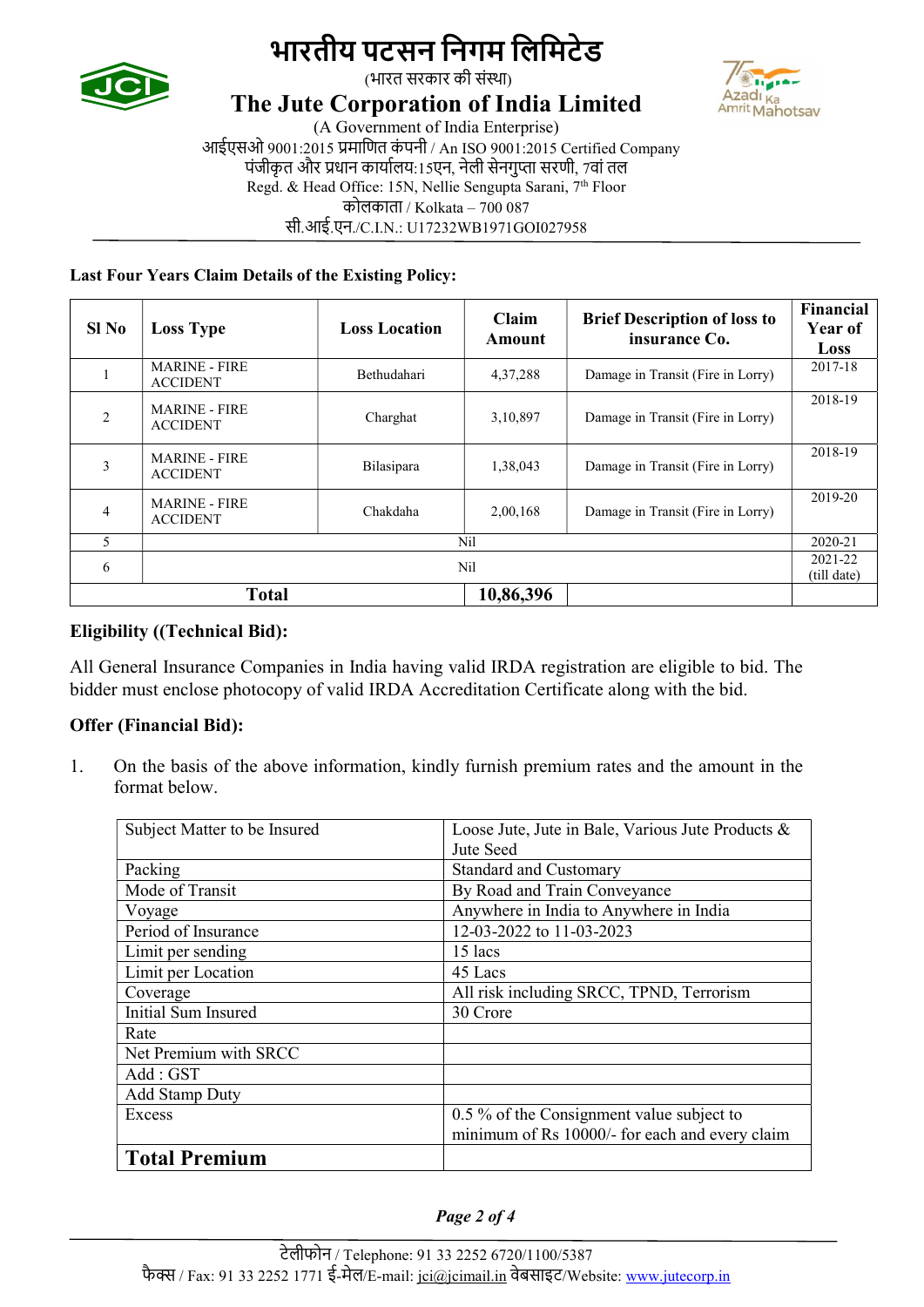



(भारत सरकार की सं̾था)

The Jute Corporation of India Limited

(A Government of India Enterprise) आईएसओ 9001:2015 प्रमाणित कंपनी / An ISO 9001:2015 Certified Company पंजीकृत और प्रधान कार्यालय:15एन, नेली सेनगुप्ता सरणी, 7वां तल Regd. & Head Office: 15N, Nellie Sengupta Sarani, 7<sup>th</sup> Floor कोलकाता / Kolkata – 700 087 सी.आई.एन./C.I.N.: U17232WB1971GOI027958

- 2. Initial sum insured will be of Rs 30 crore. After ending of 30 crore transit value, sum insured will be enhanced as per requirement.
- 3. The insurers may inspect, by prior appointment, locations and storage of materials, etc. if necessary before submitting the offer.
- 4. If required, the past performance of the insurers with The Jute Corporation of India Limited may be taken into consideration for evaluation of offers to award and distribute the insurance business accordingly.
- 5. IRDA guidelines may be followed for survey, claim settlement and disposal of salvage –regarding.
- 6. Incomplete offers are liable to be rejected.
- 7. Submitting the Offer does not guarantee The Jute Corporation India Ltd., accepting your offer. The Jute Corporation India Ltd. reserve the right to accept or reject any offer or offers or part thereof at its sole discretion, without assigning any reason therefore.
- 8. The Jute Corporation India Ltd. takes no responsibility for delays, loss or non-receipt of the offers sent by the Insurers.
- 9. The submission of offer shall have no cause of action or claim against The Jute Corporation India Ltd. for rejection of offer. The insurer whose offer is not accepted shall not be entitled to claim any costs, charges, and expenses incidental to or incurred by them in connection with the submission of their offer.

The last date of submitting your Offer at The Jute Corporation India Ltd. (Address mentioned below) is 03-03-2022 within 02.00 PM. All Offers must be submitted in sealed envelopes super scribing "Quotation for Renewal of Transit Insurance Policy for the Period from 12-03-2022 to 11- 03-2023" and should reach the following address as in below.

The Jute Corporation of India Limited Hudco Building,  $7<sup>th</sup>$  Floor 15N Nellie Sengupta Sarani Kolkata – 700 087, E-mail : $kd2823@$ jcimail.in

10. All Offers must be submitted as per below:

Envelope A : Envelope A marked as Technical Bid-1, which should contain Technical Bid Envelope B : Envelope B marked as Financial Bid-2, which should contain Financial Bid (Premium Quotation).

Page 3 of 4